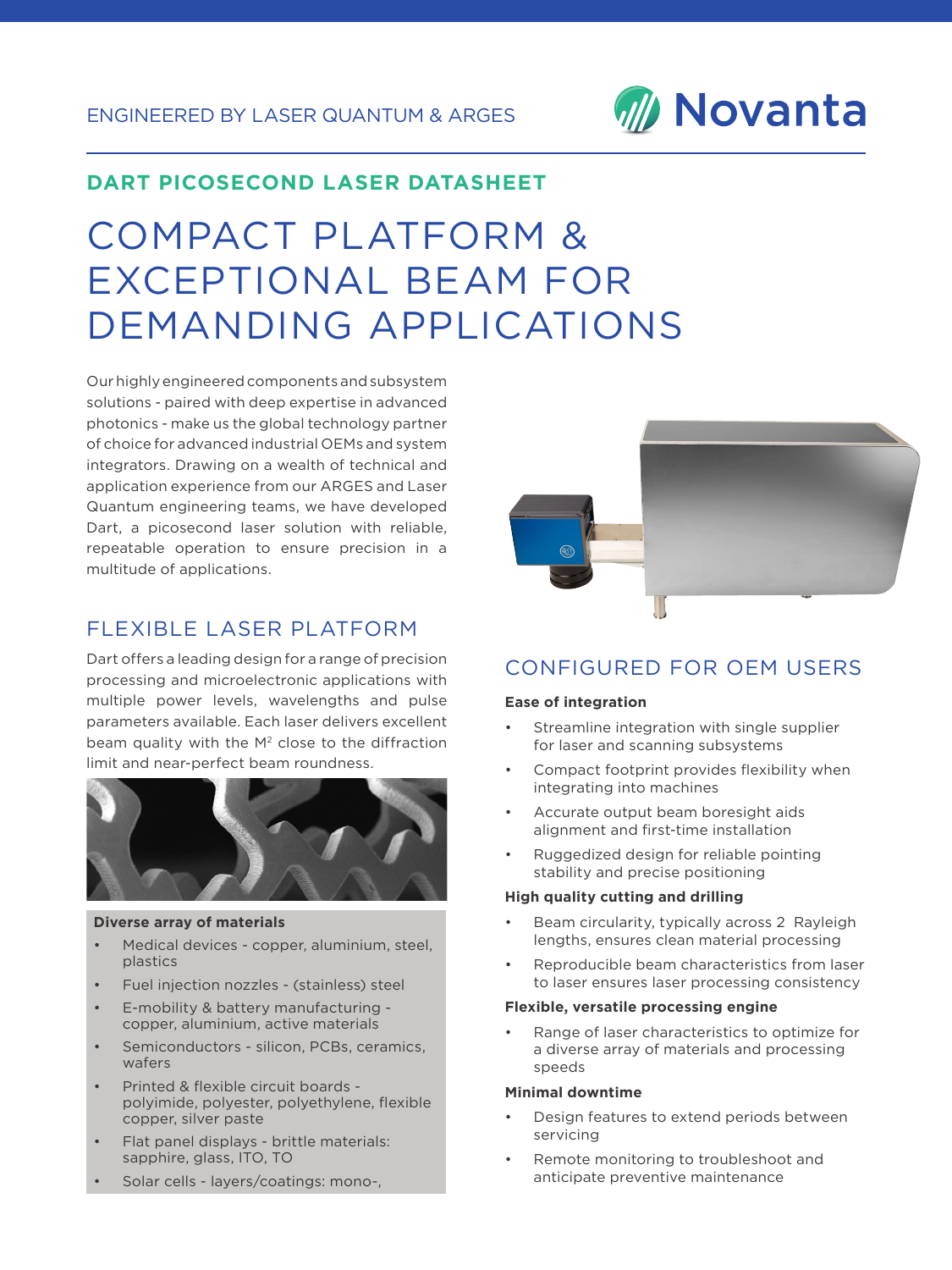| <b>Characteristic</b>                                 | Specification                                                    |                  |                  |                  |
|-------------------------------------------------------|------------------------------------------------------------------|------------------|------------------|------------------|
| Central Wavelength                                    | 1064 nm                                                          | 532 nm           | 1064 nm          | 532 nm           |
| Average Power                                         | 45 W @ 1000 kHz                                                  | 25 W @ 300kHz    | 10 W @ 1000 kHz  | 4 W @ 300 kHz    |
| <b>Repetition Rate</b>                                | Single Pulse - 15 MHz                                            |                  |                  |                  |
| Average Power Stability<br>(1 <sub>σ</sub> , 8 hours) | <1% RMS                                                          |                  |                  |                  |
| Beam Diameter                                         | 3.0 mm                                                           |                  |                  |                  |
| Beam Divergence                                       | <1 mrad                                                          |                  |                  |                  |
| Beam Circularity <sup>1</sup>                         | >93%                                                             |                  |                  |                  |
| Beam Quality (M <sup>2</sup> ) <sup>1</sup>           | < 1.20                                                           |                  |                  |                  |
| Boresight Accuracy                                    | <0.5 mm (Lateral)   <2 mrad (Angular)                            |                  |                  |                  |
| Pulse Energy (Single Pulse)                           | 300 μJ (100 kHz)                                                 | 120 μJ (200 kHz) | 50 µJ (100 kHz)  | 20 μJ (200 kHz)  |
| Pulse Energy<br>(5x Pulse Burst, 100 kHz)             | $420 \mu J$                                                      | 250 µJ           | $90 \mu J$       | On Request       |
| <b>Pulse Duration</b>                                 | typ. 8 ps                                                        |                  |                  |                  |
| Polarization                                          | >100:1 Vertical or Horizontal, Depending On Mounting Orientation |                  |                  |                  |
| Seeder Repetition Rate                                | 30 MHz (33 ns Pulse Spacing)                                     |                  |                  |                  |
| Environmental                                         |                                                                  |                  |                  |                  |
| Warm-up Time (Cold Start)                             | $<$ 20 min                                                       |                  |                  |                  |
| Warm-up Time (Warm<br>Start)                          | $< 5$ min                                                        |                  |                  |                  |
| Temperature Range<br>(Operation)                      | $15 - 35^{\circ}$ C                                              |                  |                  |                  |
| Temperature Range<br>(Storage)                        | $0 - 60^{\circ}$ C                                               |                  |                  |                  |
| Maximum Humidity                                      | 0 - 90% Non-condensing                                           |                  |                  |                  |
| Physical <sup>2</sup>                                 |                                                                  |                  |                  |                  |
| <b>Dimensions</b>                                     | 570 mm x 360 mm x 180 mm                                         |                  |                  |                  |
| Weight                                                | 40 kg                                                            |                  |                  |                  |
| Cooling                                               |                                                                  |                  |                  |                  |
| Max Heat Load                                         | <900 W typ 600 W                                                 | <900 W typ 600 W | <700 W typ 400 W | <700 W typ 400 W |
| Coolant Temperature                                   | $25^{\circ}$ C (+/- 0.5 $^{\circ}$ C)                            |                  |                  |                  |
| Minimum Flow Rate                                     | $5$ $1/min$                                                      |                  |                  |                  |
| Power Supply Unit                                     |                                                                  |                  |                  |                  |
| Electrical Supply                                     | 100 to 230 V AC<br>50 to 60 Hz<br>2.5 kW                         |                  |                  |                  |
| Dimensions                                            | 2U 19" rack                                                      |                  |                  |                  |

*Notes:*

*All specifications are subject to change without notice. Latest revision 11/5/2021.*

*1 Measured using ISO 11146 standard*

*2Safety shutter according to EN ISO 13849 performance level e*

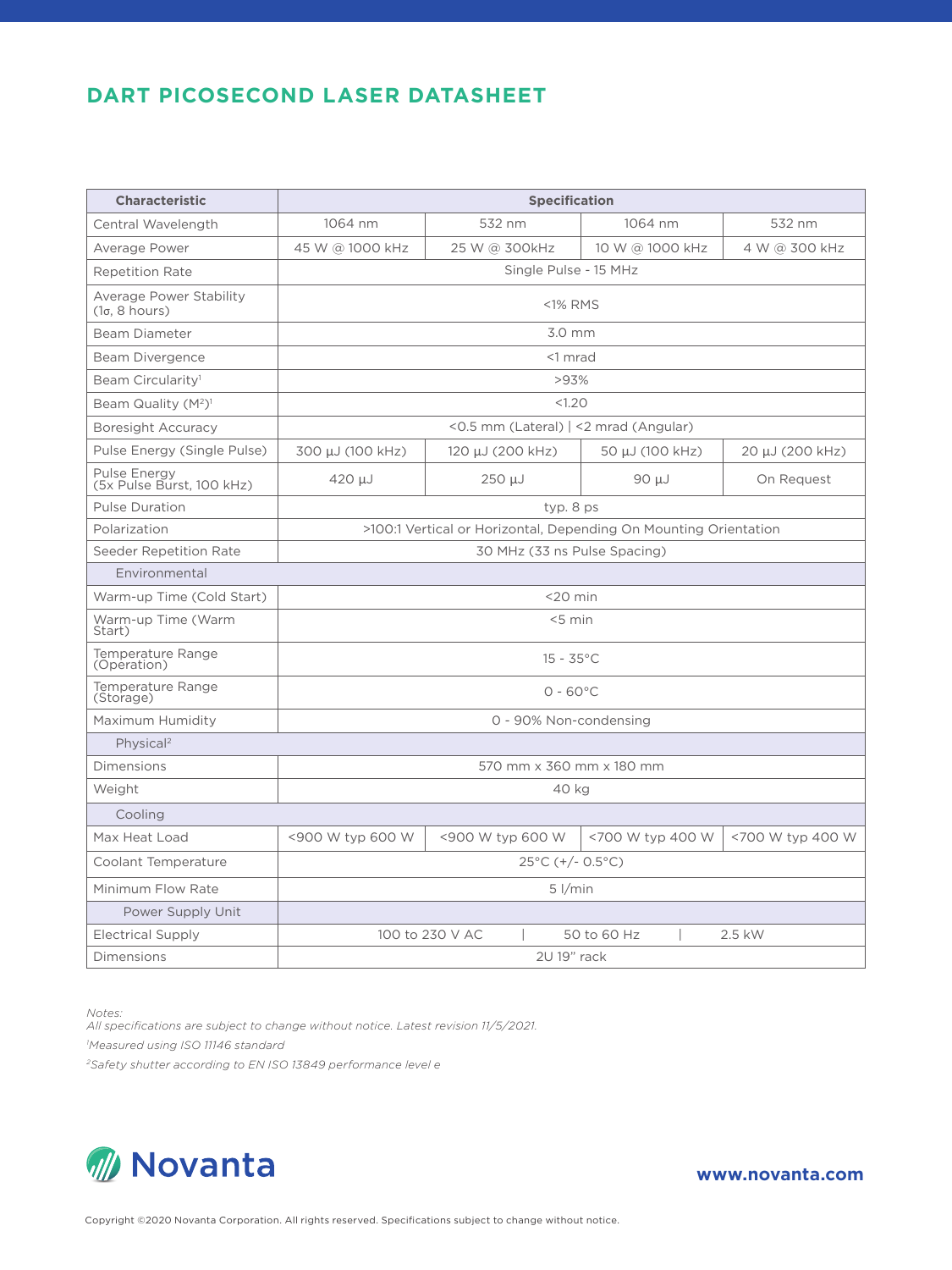Dart offers both performance and reliability in an architecture that integrates easily into customer machines. Figure 1 is a top-level schematic of the laser and details the adjustable functions that control the laser parameters. Precision design features result in both high-quality beam characteristics and reproducibility from laser to laser.

## BEAM PROFILE

**Reproducible beam circularity** is a leading feature of Dart. Figure 2 demonstrates typical beam profiles, highlighting the excellent beam roundness and the M2 close to the diffraction limit. Figure 3 demonstrates how the circularity of the beam is maintained across ±2 Rayleigh lengths, typically.



*Figure 2a: Beam profile for 1064 nm, 300 kHz at the focus Figure 2b: Beam profile from 532 nm, 300 kHz at the focus*



*Figure 1: Schematic of the Dart laser including the adjustable functions. The system controller is an integrated part of the laser head.*



*Figure 3: Typical results from 1064 nm 45 W laser showing percentage beam circularity (grey) at either side of the focus on the z-axis. The red dotted lines indicate the positions of the Rayleigh lengths out to* ±*2 zR. The blue and green lines show the beam diameter for both the x-and y-axis.*

## TYPICAL PERFORMANCE CHARTS

Dart typically operates in the range of 8 ps and has control electronics enabling variation of repetition rates from single pulse to 15 MHz. Power and pulse energy are important factors in ensuring high throughput and precision processing. The charts below show typical power vs. repetition frequency and pulse energy vs. repetition frequency for the 1064 nm and 532 nm picosecond Dart laser.



350 300 250  $\overline{\Xi}$  200 Energy 150  $100$ 50  $\circ$ 100 300 500 700  $900$ PRF [kHz]

*Figure 4: Power vs. repetition frequency for 1064 nm and 532 nm picosecond lasers*

*Figure 5: Pulse energy vs. repetition frequency for 1064 nm and 532 nm picosecond lasers*



#### **www.novanta.com**